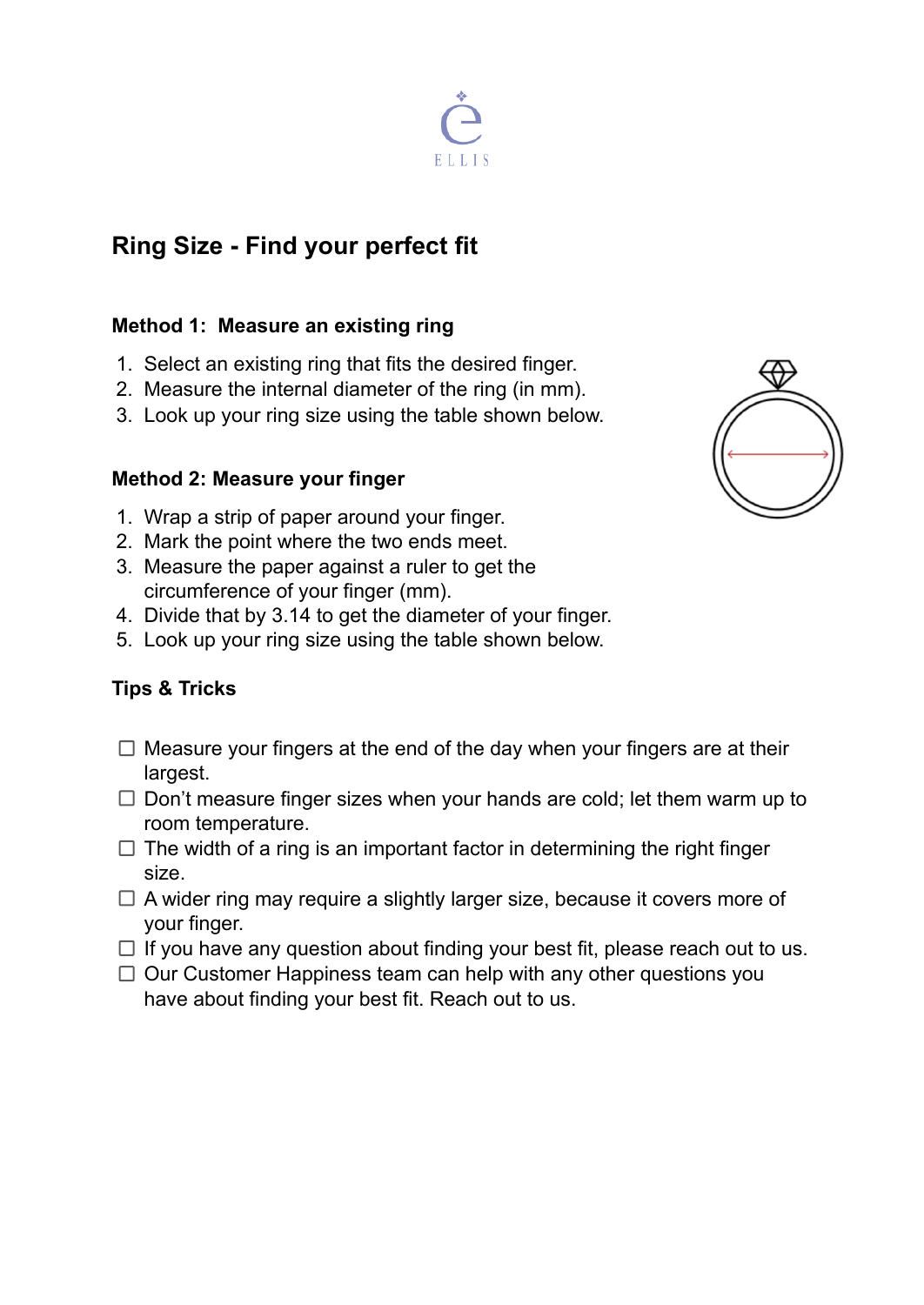

## **Ring Size Conversion Table**

| <b>Internal Diameter</b> | (USA)                   |                          |            |                 |
|--------------------------|-------------------------|--------------------------|------------|-----------------|
| (mm)                     | <b>Ellis Size</b>       | <b>UK</b>                | <b>FRA</b> | HK              |
| 13.21                    | 2 <sup>2</sup>          | D                        | 41 1/2     | 3               |
| 13.61                    | 21/2                    | E                        | 42 1/2     | $5\phantom{.0}$ |
| 14.05                    | $\mathbf{3}$            | F                        | 44         | 6               |
|                          |                         | G                        | 45 1/4     |                 |
| 14.45                    | 31/2                    |                          |            | 7.5             |
|                          | 33/4                    | H                        | 46 1/2     |                 |
| 14.86                    | $\overline{\mathbf{4}}$ | H1/2                     |            | 9               |
|                          | 4 1/4                   | $\mathbf{I}$             | 47 3/4     |                 |
| 15.27                    | 4 1/2                   | 11/2                     |            | 10              |
|                          |                         | J                        | 49         |                 |
| 15.70                    | 5 <sup>5</sup>          | $J$ 1/2                  |            | 11              |
|                          |                         | Κ                        | 50         |                 |
| 16.10                    | 51/2                    | L                        | 51 3/4     | 12              |
|                          |                         | $L$ 1/2                  |            |                 |
| 16.51                    | $6\phantom{1}$          | M                        | 52 3/4     | 13              |
| 16.92                    | 61/2                    | N                        | 54         | 14.5            |
| 17.35                    | $\overline{7}$          | $\mathbf{o}$             | 55 1/4     | 16              |
| 17.75                    | 71/2                    | P                        | 56 1/2     | 17              |
| 18.19                    | 8                       | Q                        | 57 3/4     | 18              |
| 18.59                    | 81/2                    |                          |            | 19              |
|                          |                         | R                        | 59         |                 |
| 18.99                    | 9                       |                          |            | 20.5            |
|                          |                         | S                        | 60 1/4     |                 |
| 19.41                    | 91/2                    |                          |            | 22              |
|                          |                         | T.                       | 61 1/2     |                 |
| 19.84                    | 10                      | $T$ 1/2                  |            | 23              |
|                          | 10 1/4                  | $\pmb{\pmb{\pmb{\cup}}}$ | 62 3/4     |                 |
| 20.24                    | 10 1/2                  | $U$ 1/2                  |            | 24              |